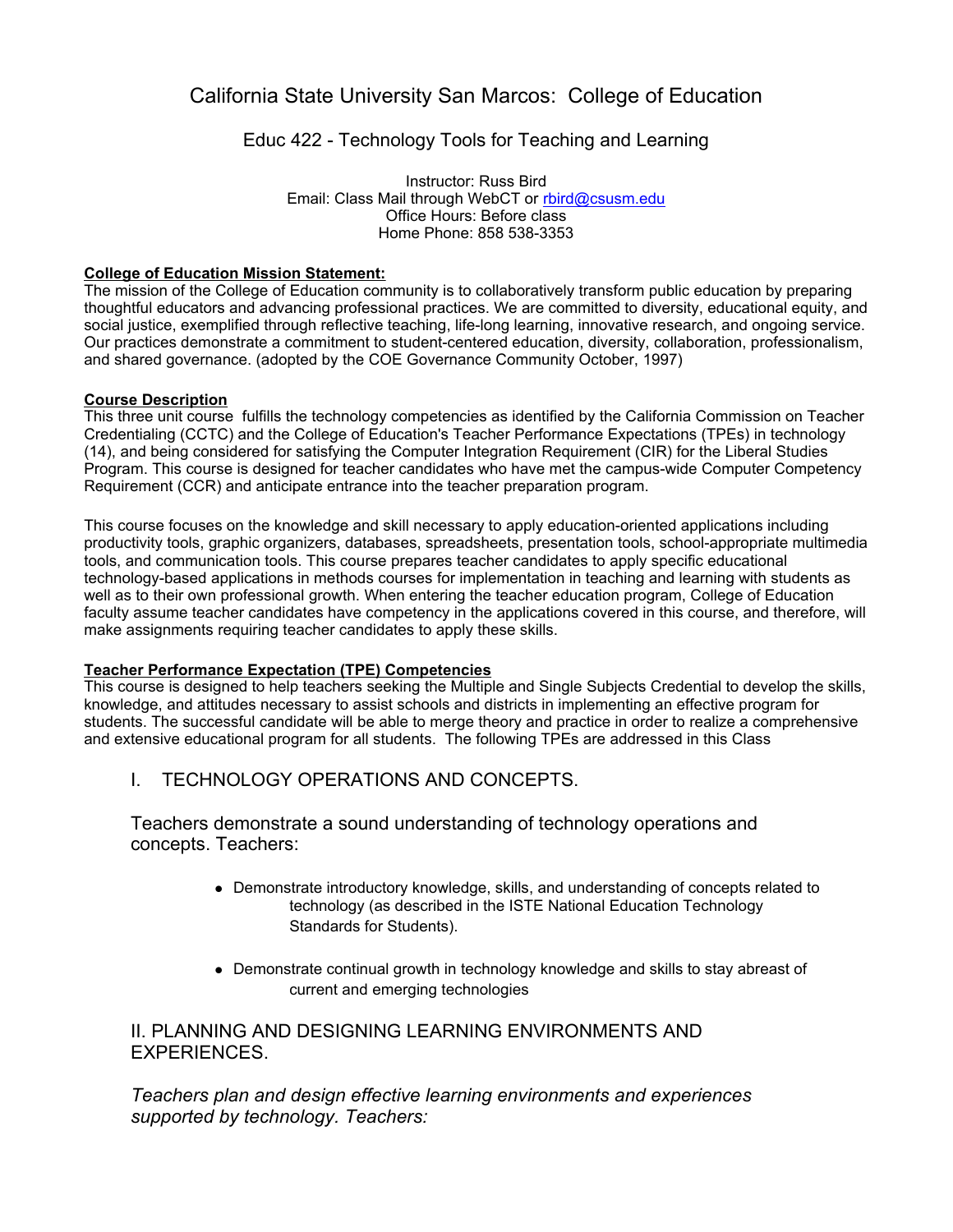- design developmentally appropriate learning opportunities that apply technologyenhanced instructional strategies to support the diverse needs of learners.
- apply current research on teaching and learning with technology when planning learning environments and experiences.
- identify and locate technology resources and evaluate them for accuracy and suitability.
- plan for the management of technology resources within the context of learning activities.
- plan strategies to manage student learning in a technology-enhanced environment.

### III. TEACHING, LEARNING, AND THE CURRICULUM.

### *Teachers implement curriculum plans that include methods and strategies for applying technology to maximize student learning. Teachers:*

- facilitate technology-enhanced experiences that address content standards and student technology standards.
- $\bullet$  use technology to support learner-centered strategies that address the diverse needs of students.
- apply technology to develop students' higher order skills and creativity.
- manage student learning activities in a technology-enhanced environment.

### IV. ASSESSMENT AND EVALUATION.

*Teachers apply technology to facilitate a variety of effective assessment and evaluation strategies. Teachers:*

- apply technology in assessing student learning of subject matter using a variety of assessment techniques.
- $\bullet$  use technology resources to collect and analyze data, interpret results, and communicate findings to improve instructional practice and maximize student learning.
- apply multiple methods of evaluation to determine students' appropriate use of technology resources for learning, communication, and productivity.

### V. PRODUCTIVITY AND PROFESSIONAL PRACTICE.

Teachers use technology to enhance their productivity and professional practice. Teachers:

- Use technology resources to engage in ongoing professional development and lifelong learning.
- Continually evaluate and reflect on professional practice to make informed decisions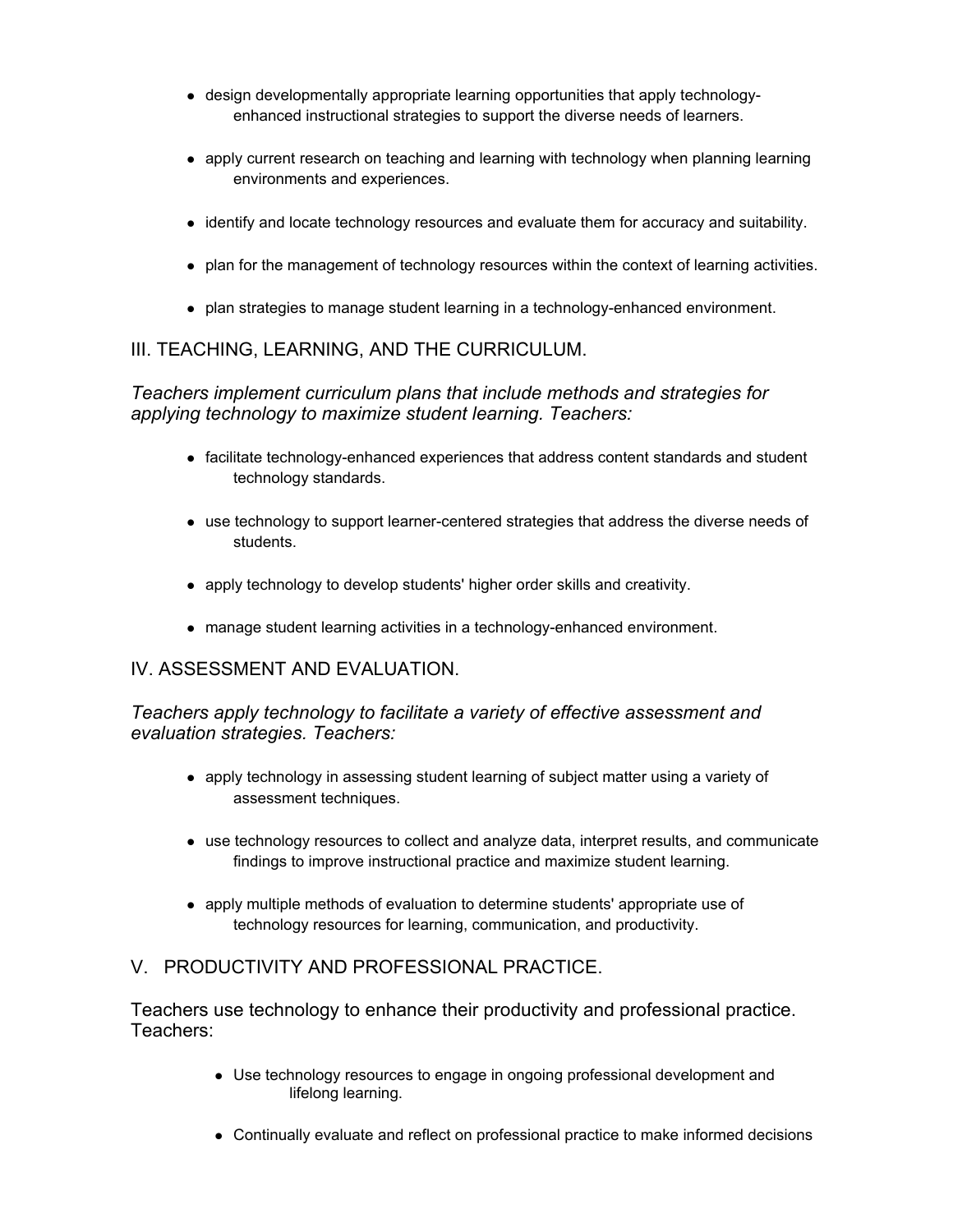regarding the use of technology in support of student learning.

- Apply technology to increase productivity.
- Use technology to communicate and collaborate with peers, parents, and the larger community in order to nurture student learning.

### VI. SOCIAL, ETHICAL, LEGAL, AND HUMAN ISSUES.

Teachers understand the social, ethical, legal, and human issues surrounding the use of technology in PK-12 schools and apply those principles in practice. Teachers:

- Model and teach legal and ethical practice related to technology use.
- Apply technology resources to enable and empower learners with diverse backgrounds, characteristics, and abilities.
- Identify and use technology resources that affirm diversity.
- Promote safe and healthy use of technology resources.
- Facilitate equitable access to technology resources for all students.

### Secondary Emphasis:

- TPE 4 Making Content Accessible
- TPE 5 Student Engagement
- TPE 6 Developmentally Appropriate Teaching Practices
- TPE 7 Teaching English Language Learners
- TPE 12 Professional, Legal, and Ethical
- TPE 13 Professional Growth
- $\bullet$  TPE 14 Standards 2, 3 and 4

**Course Objectives:** Teacher Candidates will demonstrate competency in:

- 1. Meeting the ISTE Standards I VI outlined above
- 2. Use educational technology tools that are applied in teaching and learning and be introduced to emerging technologies
- 3. Setting up an electronic portfolio (Taskstream) for completion in the CSUSM teacher credentialing program.

#### **Prerequisites**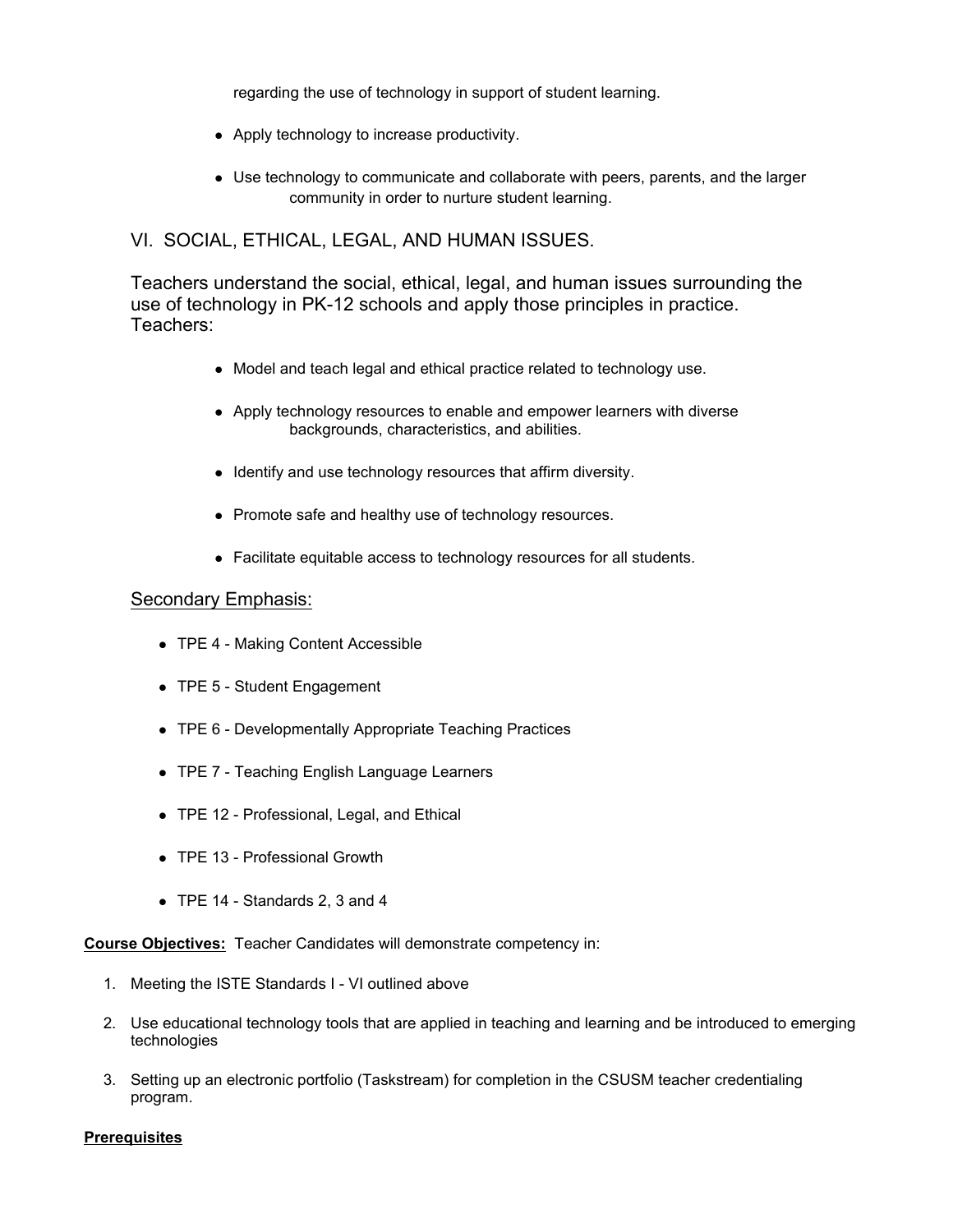The prerequisite for this course is completion of the campus-wide computer competency requirement. This can fulfilled by successful completion of one of the following:

- Taking the CSUSM CCR assessment or
- Completion of an approved computer literacy course at the college level or
- Demonstrating a certain level of technology competency during individual conference with instructor

#### **Required Supplies:** Bring every class meeting

- 1. ISTE/CUE Student Membership \$54.00
- 2. Membership in Task Stream \$25 \$40 (depending on how long you join for)50 page Spiral Notebook \$1.00
- 3. 1 Mass Storage Device:
	- { At least 128 MB USB storage device \$25
		- Check Fry's and Best Buy
- 4. Headphones \$10
- 5. 50 page Spiral Notebook \$1.00
- 6. Mini DV Digital Video Cassette (DVC) Optional

**College of Education Attendance Policy:** "Due to the dynamic and interactive nature of courses in the College of Education, all students are expected to attend all classes and participate actively. At a minimum, students must attend more than 80% of class time, or s/he many not receive a a passing grade for the course at the discretion of the instructor. Individual instructors may adopt more stringent attendance requirements. Should the student have extenuating circumstances, s/he should contact the instructor as soon as possible."

#### **Attendance and Participation**

A good student (and soon to be teacher) is one who adheres to standards of dependability and promptness. If more than 2 class sessions are missed or there is tardiness (or leave early) for more than 3 sessions, the teacher candidate cannot receive an A. If more than 3 class sessions are missed the grade earned cannot exceed a C. Late assignments will be penalized. If extraordinary circumstances occur, please make an effort to contact the instructor. **Remember that communication is the key to success in this class and as a teacher.** Students are required to use WebCT email and check it at least two times per week to communicate with instructor and peers.

#### **Plagiarism and Cheating**

You have decided to become a teacher. You are willingly becoming a role model. You are going to be held to a higher standard than most professions. Academic dishonesty will not be tolerated and will result in a failing grade for this course and will be reported to the University. This shouldn't even be an issue now that you have chosen to become a teacher.

### **Authorization to Teach English Language learners**

The CSUSM credential program has been specifically designed to prepare teachers for the diversity of languages often encountered in California public school classrooms. The authorization to teach English learners is met through the infusion of content and experiences within the credential program as well as additional coursework. Students successfully completing this program receive a credential with authorization to teach English Learners. (Approved by CCTC in SB2042 Program Standards, August 2002)

### **Disable Student Services**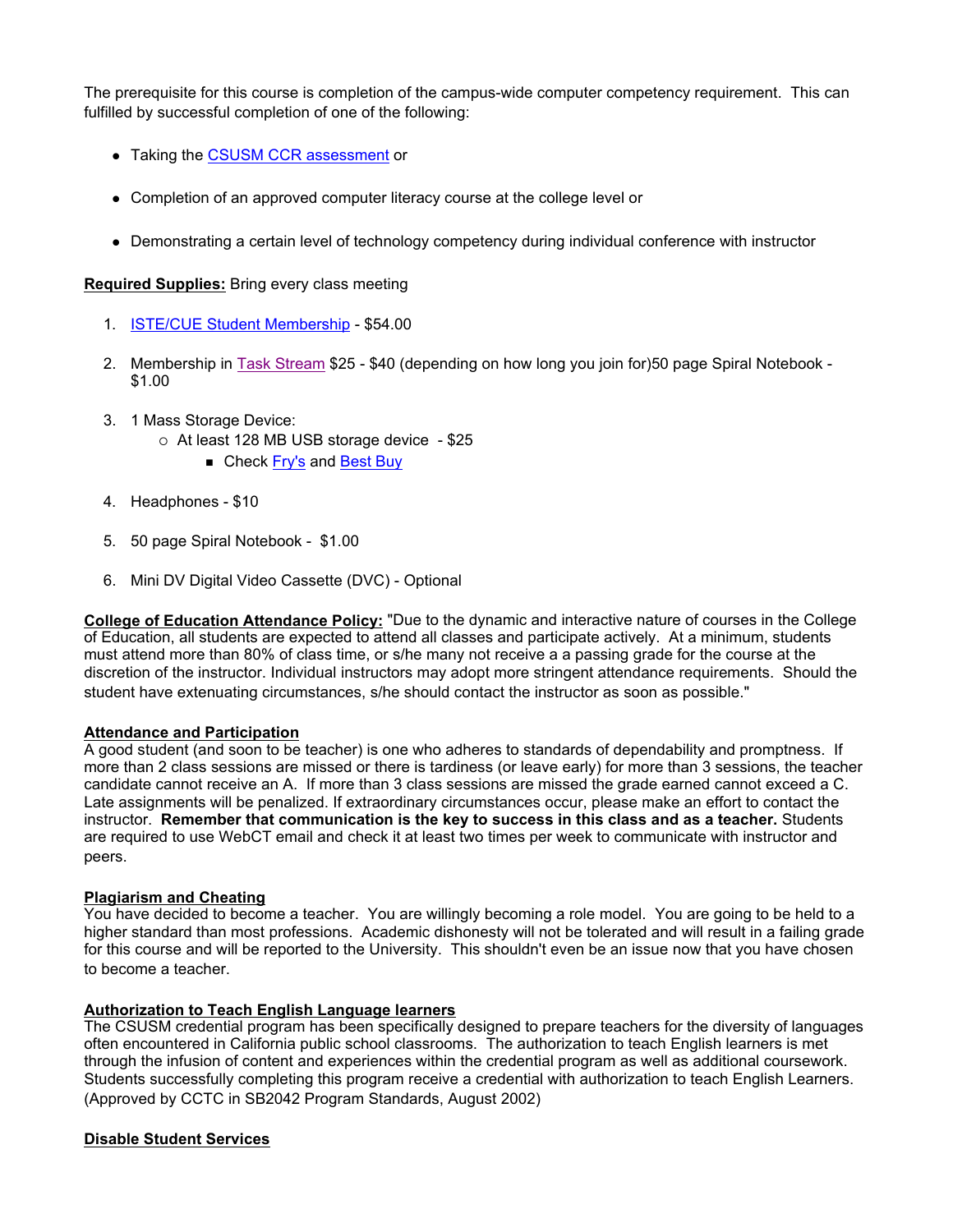Students with disabilities who require academic accommodations must be approved for services by providing appropriate and recent documentation to the Office of Disabled Student Services (DDS). This office is located in Craven Hall 5205 and can be contacted by phone at (760)750-4905, or TDD (760)750-4909. Students authorized by DSS to receive accommodations should meet with the instructor during office hours or by appointment.

#### **Grading and Assignments**

Final grade will be based on a percent of total points according to this scale:

92 and above: A 90,91: A-88, 89: B+ 82 - 87: B 80, 81: B-77, 78, 79: C+ 72 - 76: C 68 - 71: C-55 - 67: D 54 and Below: F

**Schedule and Course Outline:** Assignment point values can be found on WebCT. This is a sample schedule, subject to change.

Week 1: 8/29

• Who are you? Introduction • Course Norms and Expectations (Computer Competency requirement and proof, Syllabus, Food, Communication, Microsoft Office) • Help in Library Computer Lab 2nd floor- Purchase a print card, log in • Supplies: Storage solution, spiral notebook, dv tape • Class Interface: WebCT • Create password page in spiral or use class resource password page • Windows Explorer Basics:  $\circ$  windows key + E, + D o Browser Basics { Print Screen Command  $\circ$  Saving Rules: no capitals ■ no spaces, use\_instead **exerything goes in** • Purchase all supplies yahoo account registration !!! Board • Look at 3 other the authors.

- ed\_422 folder to organize and keep tract of where your files are.
- no "crazy" characters
- o Introduction Letter
- { Discussion Board Submit introduction letter to Discussion

**Topics What's Due Assignments**

- ISTE, Task Stream
- WebCT account set up library 2nd floor
- Introduction Letter
- Discussion Board -Submit introduction letter to Discussion
- introduction Letters and give feedback to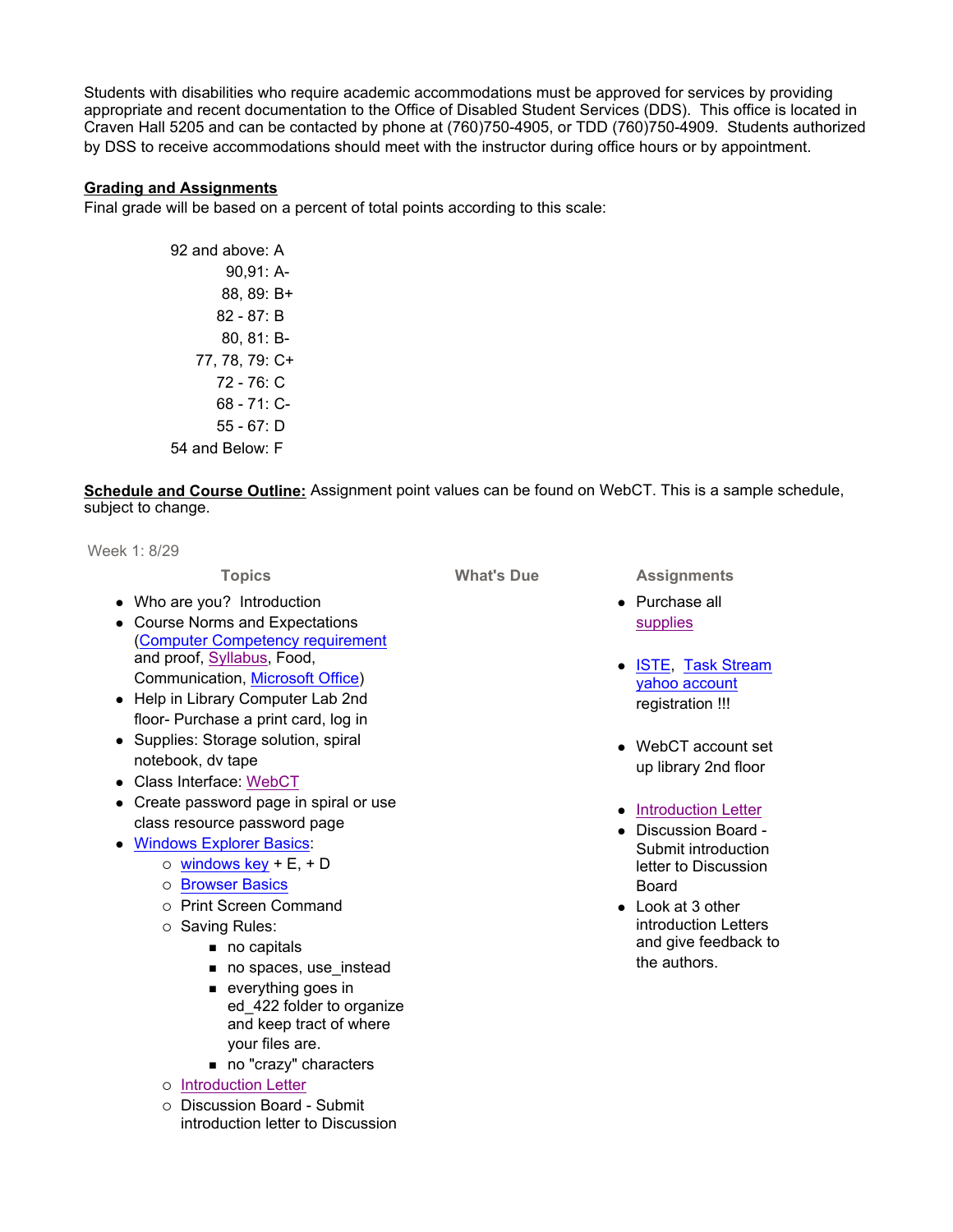Board

- o Sign up for *yahoo account*
- { Yahoo Bookmark **Demonstration**
- { Yahoo Bookmark-Internet **Assignment**

Week 2: 9/5: School Holiday, don't come to class, but complete the assignments

- **Topics Instructions What's Due Assignments**
- Watch tonight's plans
	- o You will need windows media player and you may have to adjust the volume to here me
- Electronic Portfolio Task Stream, did you get signed up, if not do it now please.
- Statement of Own work
- Sign up and complete  $CTAP^2$  Pre-Assessment

o Click here for video instructions

• Setup folders on USB storage device and backup on H drive (you won't be able to do this until you are on campus). Make a folder called ed\_422 on your USB storage device. Within this



- folder set up folders called:
	- { web\_page
		- **n** images
	- $\circ$  powerpoint
	- o video
	- $\circ$  inspiration
	- { Click here for video instructions
- Do a "Print Screen" of your windows explorer showing your USB storage device and the folders and subfolders showing. Paste it into a word file. Crop the screen to show you folders. Save as a word a file, then turn into File organization Assignment on WebCT

Week 3: 9/12

- Newsletter Assignment
- Journal Assignment Explaination
- Making the Grade (\$100/life) **Demonstration**
- MyGradebook (\$35/year) online option
- Making the Grade Assignment

- Supplies
- **ISTE and Task Stream** registration!!! • Introduction
- **Letter**
- Submit introduction letter to the Class Discussion area , look at 3 other **Introduction** Letters and give feedback to the authors.

- Statement of Own work
- $\bullet$  CTAP<sup>2</sup> Pre-Assessment turned in using the print screen command and pasted into word
- Print Screen of File **Organization**
- Yahoo Bookmark-Internet Assignment

- Statement of Own work
- $\bullet$  CTAP<sup>2</sup> **Assessment**
- Print Screen of File Organization
- Yahoo Bookmark-Internet

**Topics What's Due Assignments** 

- Newsletter **Assignment**
- Making the Grade **Assignment**
- Journal 1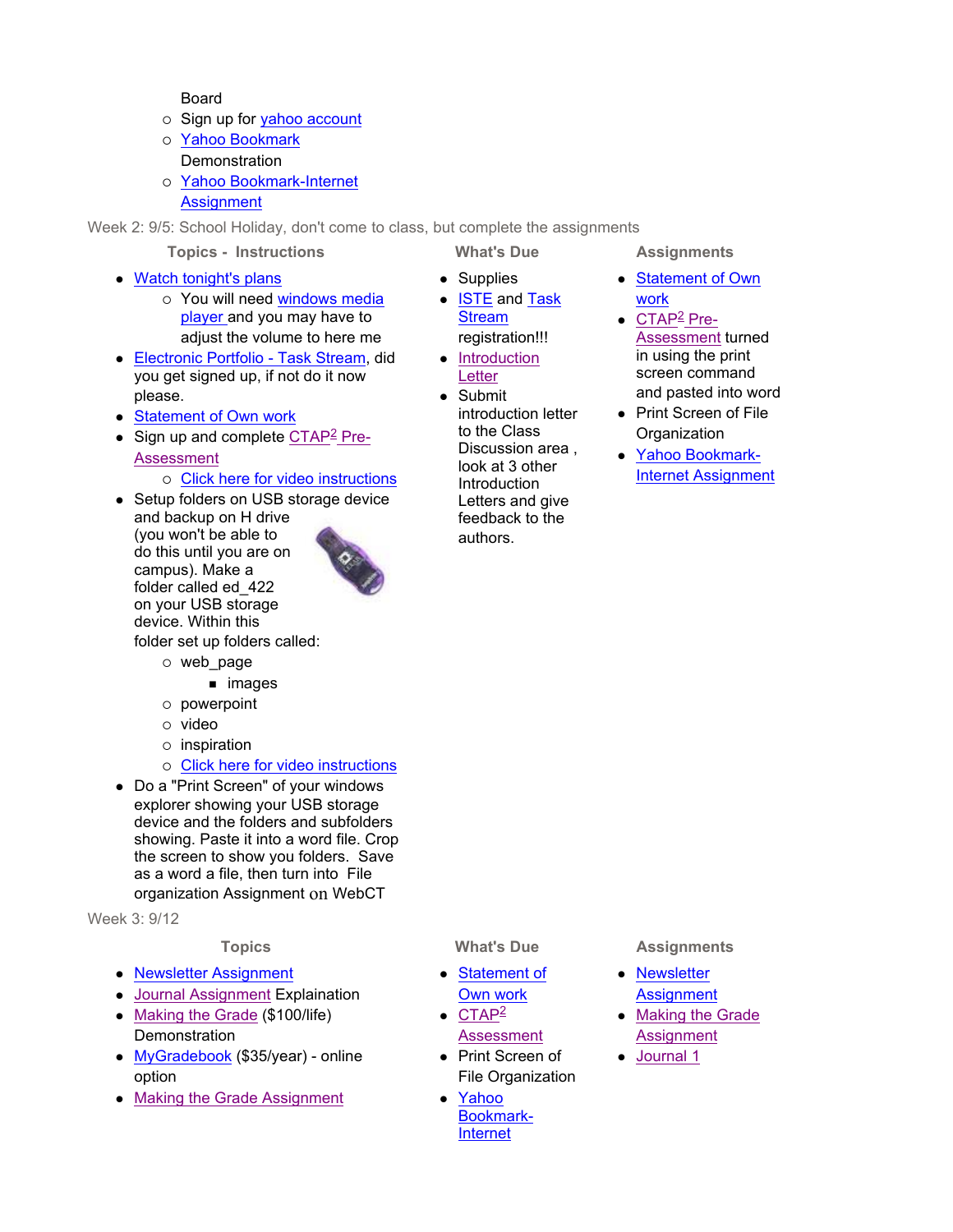Week 4: 9/19

- Reviewing tool bar in Word
	- $\circ$  voice comments
		- $\circ$  Equation Editor
- Database Activity-follow directions in **WebCT**
- Basic Excel Demonstration Graphing
	- o In my class
- Earthworm Spreadsheet Activity
- Cool Web site Demo:
	- { Scientific American Frontiers
	- o Froguts
	- $\circ$  Brainpop
	- o **United Streaming**

#### Week 5: 9/26

- Producer
	- { Mr. Bird Examples
		- **Force-Friction Lecture**
		- **Changing Between Units Producer Curriculum Movies**
- PowerPoint Basics
- PowerPoint Standards Lesson
- Week 6: 10/3

- PowerPoint Standards Lesson presentations to small groups
- Filamentality { Sample Student Lessons
- Inspiration Software Project

### Week 7: 10/10

- Remind you to sign up for Task Stream
- FrontPage Introduction
- Other Web Page options:
	- o Teacherweb
	- o Scholastic
- Work on Teacher Web Page

### Week 8: 10/17

- $\bullet$  Translation programs on the web
- Work on Teacher Web Page

### **Assignment**

- Newsletter **Assignment**
- Making the Grade **Assignment**
- Earthworm **Spreadsheet Activity**
- Database Activity

• Filamentality • PowerPoint

#### **Topics What's Due Assignments**

- Journal 2
- Database Activity
- Earthworm Spreadsheet Activity
- Filamentality

### **Topics Community Community Community Community Community Community Community Community Community Community Community Community Community Community Community Community Community Community Community Community Community Comm**

# Standards Lesson

- Read Introduction Letters on Discussion board to help form group members for Video Project
- Journal 3

### **Topics Community Community Community Community Community Community Community Community Community Community Community Community Community Community Community Community Community Community Community Community Community Comm**

- Inspiration Software Project
- PowerPoint **Reflection Assignment**
- Journal 5

### **Topics What's Due Assignments**

- Journal 6
- Teacher Web Page in Geocities Pagebuilder

Software Project

#### **Topics Community Community Community Community Community Community Community Community Community Community Community Community Community Community Community Community Community Community Community Community Community Comm**

• Journal 1-6 **• Teacher Web Page** in Geocities

• PowerPoint **Standards** Lesson

- 
- 
- 

• PowerPoint **Reflection** • Inspiration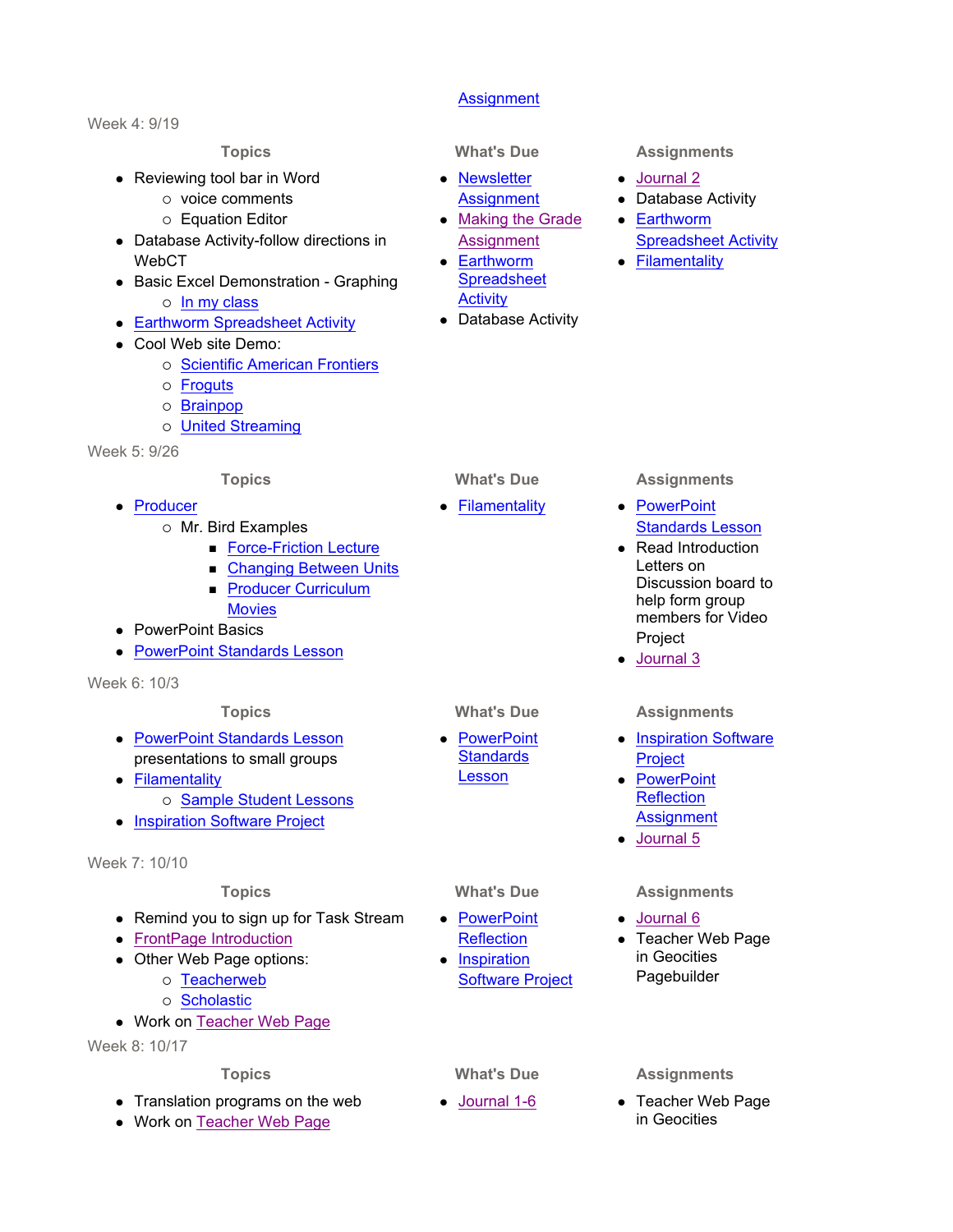Week 9: 10/24 **Topics What's Due Assignments** • Software Evaluation • Copyright and Fair Use • Video in Education • Subscribe to Blue Web'n free weekly updates: Incredible resource of websites for educators. Add this site to your Yahoo Bookmarks if you haven't already done so. • Video Project: Start the planning of your project { Groups for video project formed  $\circ$  Come up with an idea for next week  $\bullet$  Teacher Web Page in Geocities Pagebuilder • Software Evaluation • Copyright and Fair Use • Video in Education • Journal 7 Week 10: 10/31 **Topics What's Due Assignments** • Work on Video Project o Story board { Filming { Editing • Software **Evaluation** • Copyright and Fair Use • Video in **Education** • Groups for video project formed • Journal 8 • Video Project Week11: 11/7 **Topics Community Community Community Community Community Community Community Community Community Community Community Community Community Community Community Community Community Community Community Community Community Comm** • Work on Video Project { Filming  $\circ$  Editing  $\circ$  Finishing • Journal 9 • Video Project Week 12: 11/14 **Topics Community Community Community Community Community Community Community Community Community Community Community Community Community Community Community Community Community Community Community Community Community Comm** • Course Evaluation Please! • Portfolio Task Stream Introduction • Using Task Stream • Software Project Introduction • Meet with group for **Software Project Presentations** o Software Search Engine • Video Project • Software Project • Portfolio • Journal 10

Week 13: 11/21

**Topics Community Community Community Community Community Community Community Community Community Community Community Community Community Community Community Community Community Community Community Community Community Comm** 

Pagebuilder